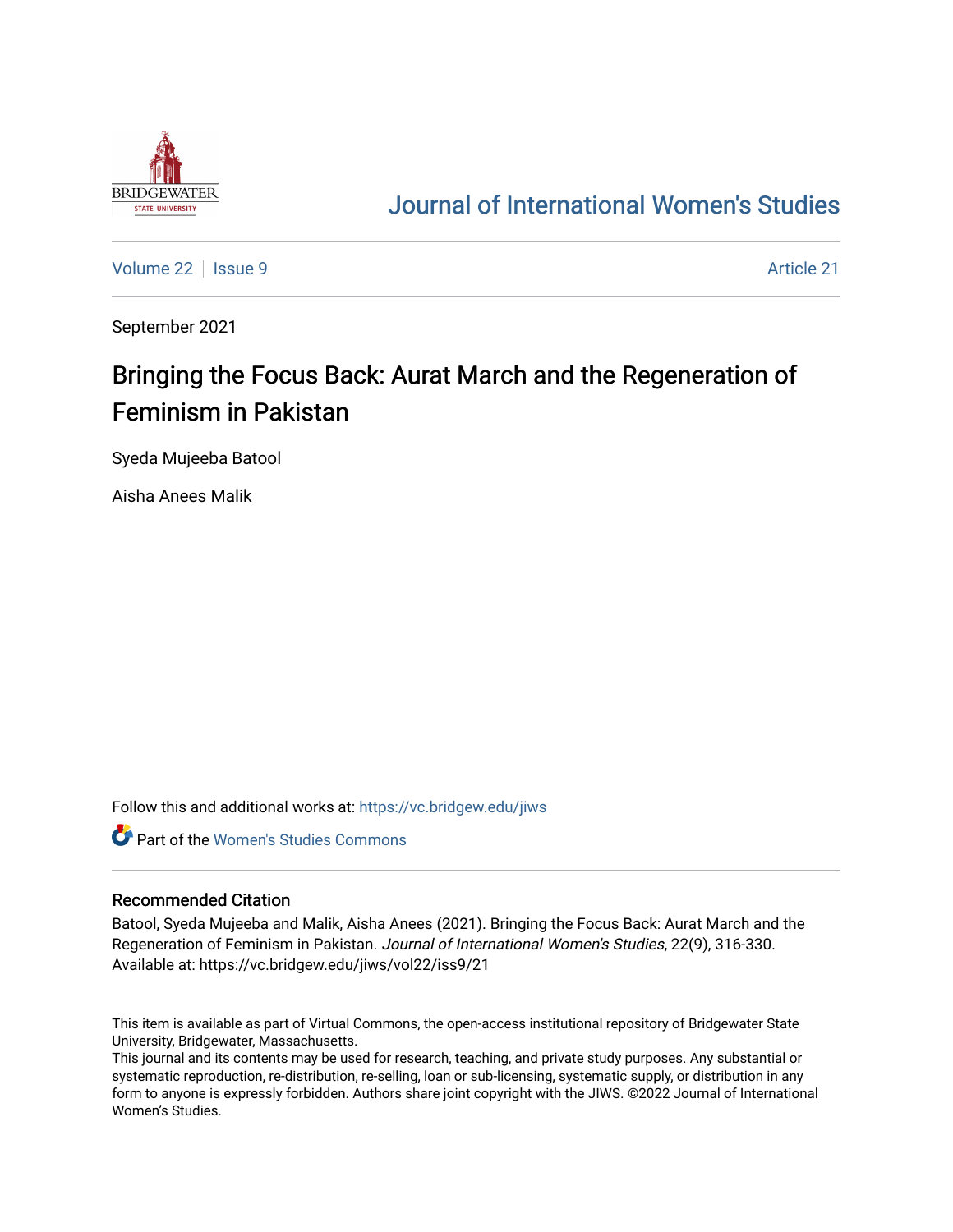#### Batool and Malik: Bringing the Focus Back

This journal and its contents may be used for research, teaching and private study purposes. Any substantial or systematic reproduction, re-distribution, re-selling, loan or sub-licensing, systematic supply or distribution in any form to anyone is expressly forbidden. ©2021 Journal of International Women's Studies.

#### **Bringing the Focus Back:** *Aurat* **March***[1](#page-1-0)* **and the Regeneration of Feminism in Pakistan**

By Syeda Mujeeba Batool<sup>[2](#page-1-1)</sup> and Aisha Anees Malik<sup>[3](#page-1-2)</sup>

#### **Abstract**

 This paper traces the evolution and regeneration of the feminist movement in Pakistan. It examines the contemporary feminist movement in the country against the backdrop of strong opposition faced by protest style congregations named 'Aurat March' on international women's day. Weaving the narrative through conversations of leading feminists and prominent individuals belonging to the religious right, it postulates how the backlash to raising issues of sexuality and body politics has regenerated the feminist movement in Pakistan.

*Keywords:* Feminist movement in Pakistan, Body politics, Feminist activism

#### **Introduction**

This paper summarizes how the feminist movement in Pakistan has evolved and where it stands today. The movement in Pakistan advanced from reform-based feminism in the early years of Pakistan to secularist/street politics during the 1980s, to diffusion/co-optation/NGO-isation during the 1990s and 2000s, and finally to its current phase of taking up issues of sexuality and body politics epitomised by the slogan, "my body, my choice". The unprecedented flow of information, emergence of widespread social media, and global events like the "#MeToo" movement in the 2010s have contributed towards the recalibration of contemporary Pakistani feminism. This strand of feminism challenges all forms of patriarchy by bringing women's sexuality and body politics to the centre stage. One of the most exemplary ways it does so is by using iconic slogans, such "personal is political" and "*mera jism, meri marzi*", meaning "my body, my choice".

Pakistan's contemporary feminist movement has regained focus that was arguably lost during 1990s and early 2000s. Although it took up a few important issues during that time, the movement remained silent about many women, and when it did raise a voice, support for those stances was not strong enough. As such, the movement's lackadaisical efforts to tackle body autonomy, sexuality, LGBT issues, private patriarchy and division of labour, etc., did not amount to much in the 1990s.

<span id="page-1-0"></span><sup>1</sup> *Aurat* is the Urdu word for a woman. *Aurat* March stands for women's march.

<span id="page-1-1"></span><sup>&</sup>lt;sup>2</sup> Syeda Mujeeba Batool is an independent researcher and human rights activist. She specializes in women's and child rights advocacy and brings 20 years of diverse experience concentrated mainly in women, children, and human rights research, and advocacy. She has designed, led, and managed numerous seminal and complex research studies, assessments, and evaluations focused on gender discrimination, gender parity in education, child marriages, sexual harassment in the workplace, and violence against women.

<span id="page-1-2"></span><sup>3</sup> Dr. Aisha Anees Malik is currently an Assistant Professor in the Centre of Excellence in Gender Studies, Quaid-i-Azam University, Islamabad. She obtained her PhD in 2010 from the University of Cambridge where she researched gender and social policy. She also has an MPhil in Development Studies from the University of Cambridge. Her research interests span gender, development, religion, identity, diasporas, and diversity.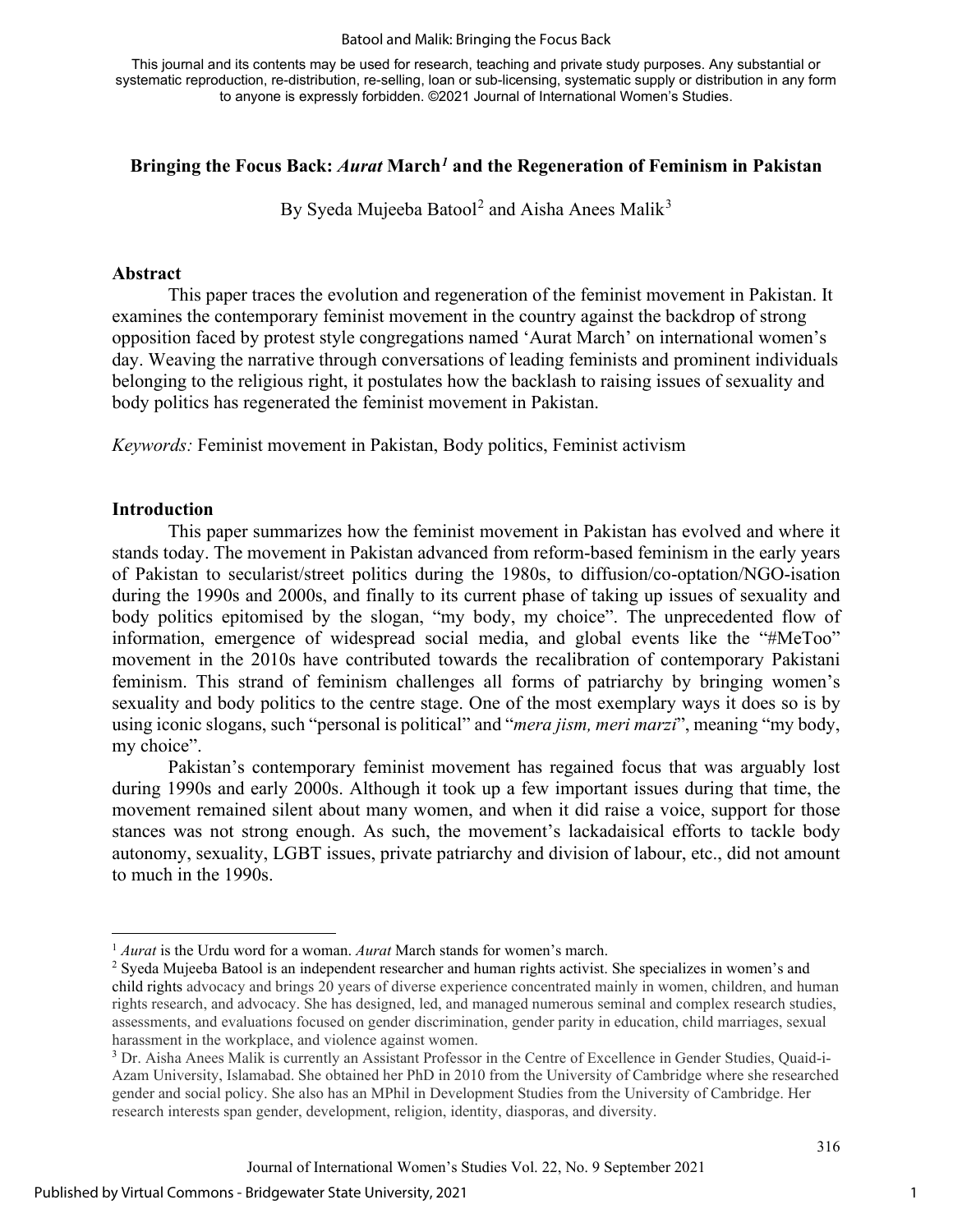Because of hotly contested debates surrounding the *Aurat* March, no study of the movement will be complete without understanding the views of its proponents and opponents. The *Aurat* March has been deemed the third generation of feminism or the new wave by its proponents; partly because of this, it has generated a stronger backlash than any of its predecessors. This paper attempts to investigate the reasons as to why *Aurat* March has attracted unprecedented criticism.

Qualitative research was carried out to explore the subjectivities, realities, and opinions of women who have been part of Pakistan's feminist movement, as well as men and women belonging to the religious right. A purposive and judgement sample was selected, keeping in mind the research questions and consideration of the research resources available. The method of inquiry relied on in-depth interviews of Feminist Research Methodology (FRM) to gain insight into the opinions of preselected research participants. Being part of Women Action Forum (WAF) and the feminist movement for over two decades ourselves, we were able to connect to both veteran feminists and young and contemporary feminists. Thus, we also used a snowballing technique to identify additional research participants. To contact opponents of feminism or participants who used a religious framework to position women in the society, we asked friends and acquaintances for assistance. Overall, 30 in-depth interviews were conducted with participants from both camps. Most of the interviews were conducted face to face. Some were also conducted via telephone. Only two interviews were conducted through email; in those, we shared a list of questions, including probes, to facilitate detailed responses.

#### **General Perceptions about the Feminist Movement in Pakistan**

The feminist movement remains controversial in Pakistan. It has often been maligned publicly and privately as a foreign import and a hobby of elitist women who wish to imitate western culture while rejecting their own traditions and religion. Opponents claim that the movement is a western conspiracy, determined to corrupt and destroy the social, cultural, and religious values of an Islamic society. They argue that feminism does not represent all women, and its benefits are limited to urban, educated, and elite women. Pakistan's feminist movement still receives severe opposition from right-wing groups and from most Pakistani men. Society in general and men in particular think that feminism is only about hating men. Thus, feminists are often ridiculed and demonized as "feminazis", a pejorative used to describe what the men imagine to be a movement run by elitist angry women to establish their supremacy over men in order to dominate them. The perceptions surrounding feminist attitudes and actions are quite extreme in Pakistan; a demand for equality is seen as being tantamount to a belief in supremacy over men. The opponents also claim that feminism is not an indigenous phenomenon, and therefore, does not have any ethical and political base. These general perceptions have caused damage to the feminist movement's credibility.

It is worth mentioning that even some renowned feminists have been critical and sceptical of the local feminist movement until recently. Figures such as Dr. Rubina Saigol, Saba Gul Khattak, and Dr. Farzana Bari have criticised the feminist movement with respect to achievements, challenges, and silences in its articulations. To them, the movement—which was robust and vibrant during the 1980s—has reached a saturation point. It diffused and stalled in the 1990s and early 2000s with the advent of NGOs, vis-à-vis funded activism. They also believe that the movement has lost steam with the policies of respective governments routinely co-opting it. However, the same evidence can be used to argue that the feminist movement interacting and lobbying with different governments has allowed it to evolve, transform, and progress in different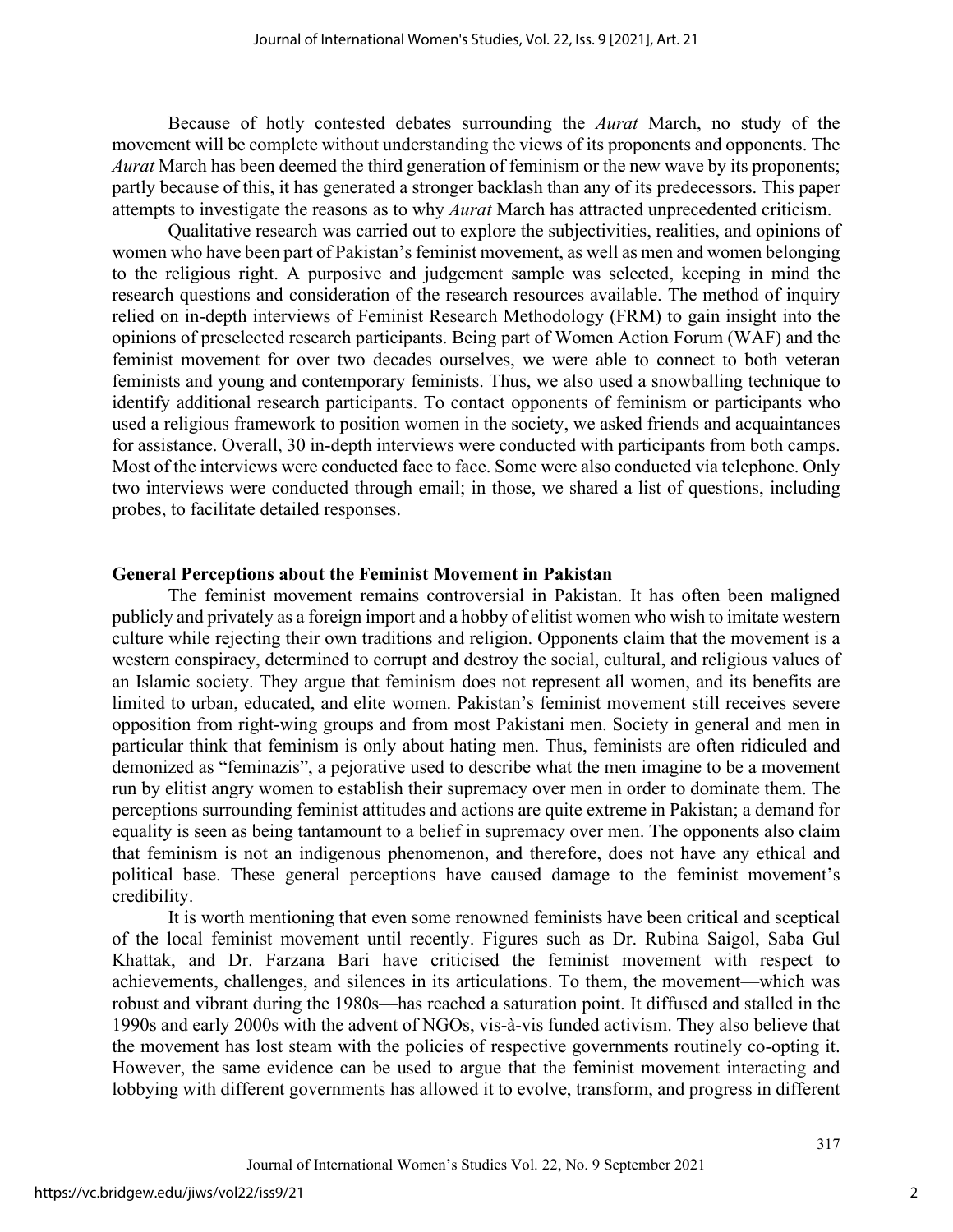directions. Nonetheless, the movement's influence on policy and practice with regards to putting women's rights on the national agenda by the feminists' activism and lobbying cannot be denied. Even a look at the legislative reforms during the last decade alone will reveal several pro-women laws passed by the Parliament, such as the Women Protection Act, the honour killings bill, legislation against acid attacks and other harmful practices (in Jan 2021, the Lahore High Court (LHC) abolished virginity tests, including the two-finger test (TFT) for examination of sexual assault survivors "illegal and against the Constitution), and the ability to secure an increased number of seats in the parliament and local governments. However, some factions of the feminist movement are of the view that the movement was diffused and depoliticised due to the surge in funded activism (NGO-ization), and co-optation from governments over time has resulted in immense fragmentation.

Rubina Saigol says that "welfare and service delivery organizations are generally believed to be neither rights-based nor feminist in orientation. Movements, such as Sindhyani Tehreek<sup>[4](#page-3-0)</sup>, which espouse feminist principles, exist in small pockets." She also believes that the founding members of the movement have failed to mentor or inspire young women from the second and third generations. She reiterates that movements are fuelled by passion, commitment, and volunteerism and cannot be salaried 9-5 projects. These projects seldom address structural injustices and patriarchy, because they risk jeopardizing their own positions within the system, and funding from NGOs is tied to agendas which dilute and depoliticise the movement. A funded movement therefore cannot be an autonomous movement, either financially or in terms of agendas and ideology (Saigol, Feminism and the Women's Movement in Pakistan, 2016, pp. 43-45).

Saba Gul Khattak and Dr. Farzana Bari also pointed out that due to subtle differences in the manner in which these bodies conceptualize the women's movement, the efforts and work done by NGOs cannot be termed feminist or a decisive part of the women's movement. They also reiterated that whenever social structures are threatened, particularly the institution of patriarchy, the governments are not amenable to change. Additionally, global changes have depoliticised and weakened the movement. In their article, they say,

> "it stayed aloof from issues that revolved around cultural constructs or addressing issues considered to belong to private spheres, such as family, marital rape or domestic violence…. the movement cannot claim substantial success, especially when it comes to family and community" (Bari, 2001, p. 76).

#### **Feminist Movement in Pakistan: Conversations with Leading Feminists**

Feminists and women's rights activists interviewed for this research unanimously called feminism a full-fledged socio-political movement and recalled numerous achievements of feminist movement in Pakistan. All social, political, and economic emancipation women have achieved since the inception of Pakistan is mostly attributed to the untiring efforts of feminists who kept struggling to bring attention to women's problems, despite facing numerous challenges and opposition. The movement has grown and evolved over time in the face of criticism from outside and from within, and has continued to impact state policy. Saigol, in her report for FES, writes,

<span id="page-3-0"></span><sup>4</sup> Sindhyani Tehreek was launched in 1980 by rural women of Sindh province of Pakistan to fight the discriminatory laws against women promulgated by General Zia ul Haq, a dictator who led the coup d'état, abrogated 1973 constitution, and overthrew elected government of Zulfiqar Ali Bhutto in 1977.

Journal of International Women's Studies Vol. 22, No. 9 September 2021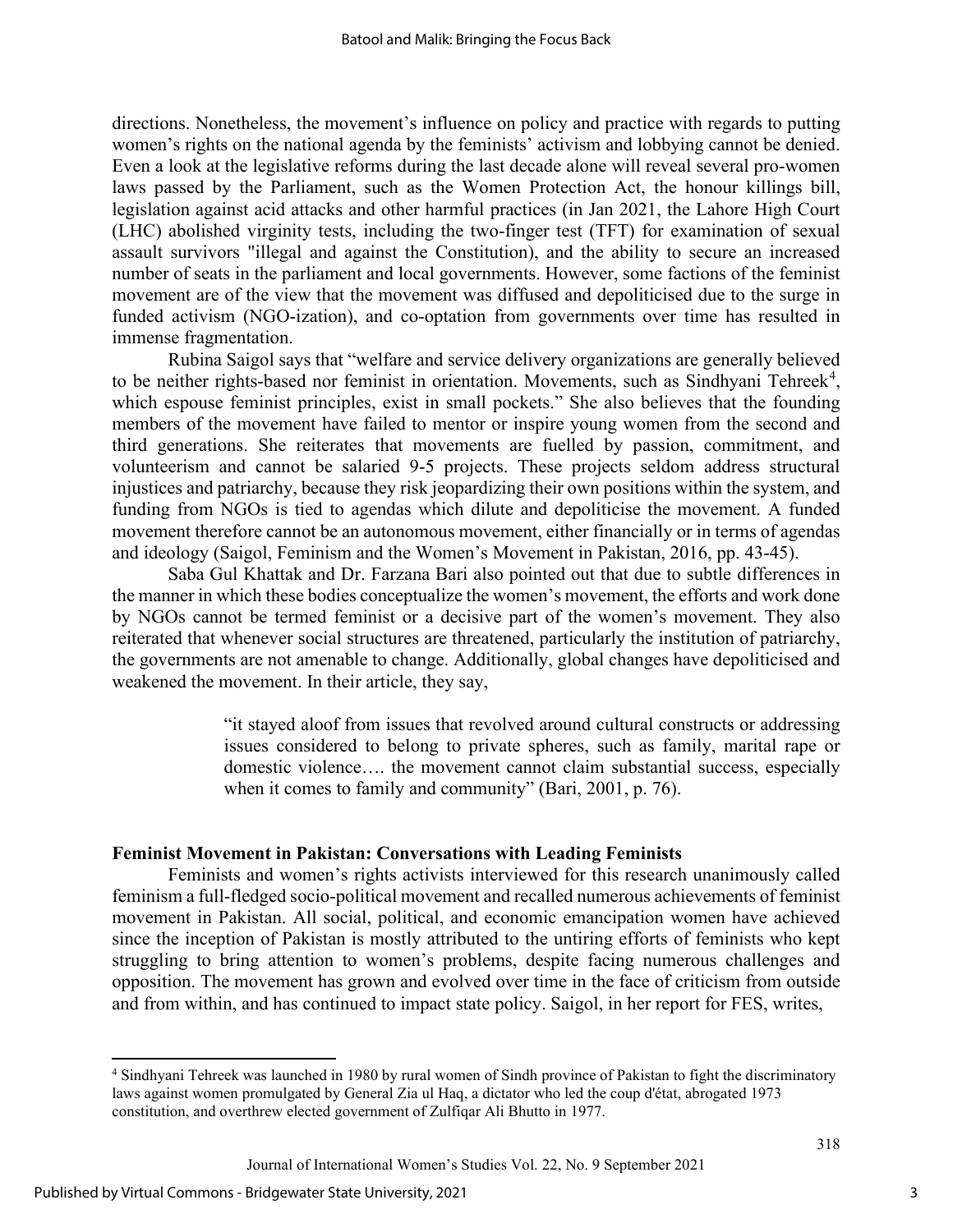"The relationship between the women's movement and the Pakistani state has undergone significant shifts, from mutual accommodation and a complementary ethos to confrontation and conflict, followed by collaboration, co-optation and, finally, collusion, depending upon transformations in the nature of the state at particular moments in history" (Saigol, Feminism and the Women's Movement in Pakistan, 2016).

Commonly held views regarding feminism dismiss it as an "imported ideology" which contradicts Pakistani traditions, values, and culture. Pakistani Feminists contest with these allegations questioning the nature of what is considered "indigenous" and deconstruct notions of what is considered fundamentally "Pakistani"; emphasizing that Islam came from Saudi Arabia and Democracy from the West. They work to redefine what feminism means in context: when women start working for their rights, they eventually become conscious of feminism regardless of whether they belong to the East or West. Popular claims that feminism is foreign, westernized, elitist, and exclusive is refuted by feminists with reference to active politics, where the salient trend is of the right-wing siding with the elite. Taking the personal is political as a reference point; they emphasize women gaining political consciousness due to their personal experiences, with experiences shaped by a larger political context. Feminism in Pakistan can then be branded as a movement shaped by women reacting to their circumstances: a woman facing violence on the daily, attempting to change the customs, values, and norms that legitimize violence against women, is a feminist.

Although, Pakistani feminists duly acknowledge the development of feminist theories developed in the western academy, they brought their own experiences to the feminist movement, taking a more intersectional approach championed by scholars of the global south. Taking a more nuanced approach to the struggle, they acknowledge that the lived realities that form a basis for women's' political consciousness vary greatly depending on age, class, ethnicity, race, and even occupation and marital status. Pakistani feminists consider how many foreign ideas and movements have been welcomed and often "localised" with greater ease: ideas such as liberal democracy and Islamic socialism have been made palatable in different time periods, and they question why localized feminism cannot be provided the same leverage.

Farida Shaheed expresses in her article,

"those who deliberately promoted the myth that women who engage in the struggle for women's rights are, ipso facto, westernized and alien to their own societies ought to be robustly contested…. the absence of vernacular terms facilitates the suggestion – that 'feminism' is a North American/ European agenda, if not an outright conspiracy, and its local 'westernized' proponents, at best, out of touch with the grounded reality of 'local women' and representatives of their needs at worst agents of imperial agendas" (Shaheed, 2005).

Confronting the opponents' allegation that the feminist movement in Pakistan does not have any strong political base, the proponents of feminism strongly emphasize that it has established itself as a political movement through various deliberations and articulations. As Afiya S. Zia writes in her book *Faith and Feminism*, "The absence of a political base for any movement would mean that such an enterprise becomes limited to an academic exercise" (Zia A. S., p. 22). She reiterates if there was no political substance to the feminist movement in Pakistan, it would have died out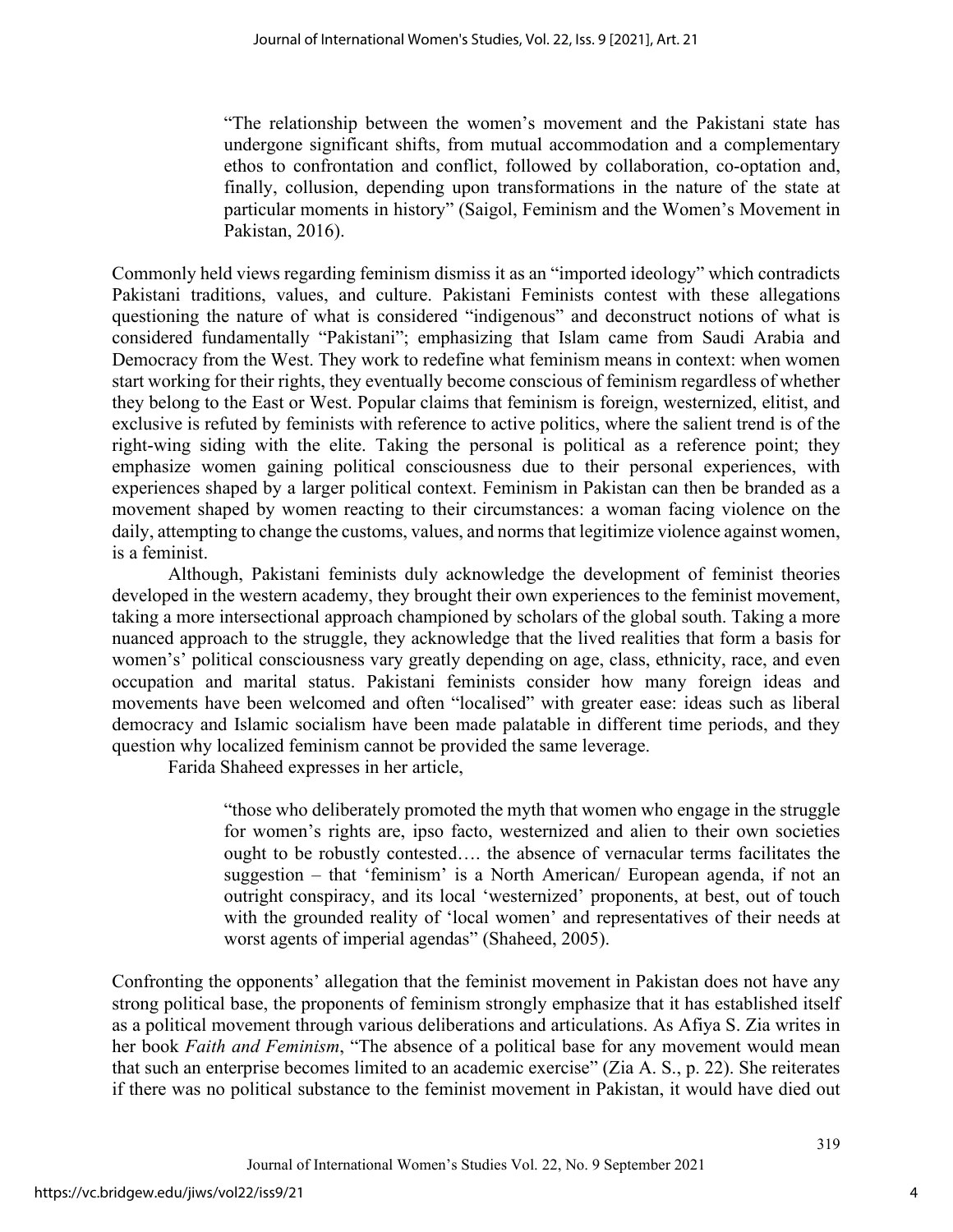long ago: it is a movement in continuous transformation. Another reason provided for its salience is that it is not comprised of a homogenous group of women; there are several initiatives taken up by rural, peasant women, urban working-class women, polio workers, and Lady Health Workers. The feminist movement in Pakistan cannot be understood without considering the diverse backgrounds of its members.

*Aurat* March is seen by feminists as a vehicle for centring women's concerns in political, parliamentary, social, and journalistic discussion. It has helped bring the question of women's oppression out of drawing rooms and into the public sphere; the debates generated at all levels are considered as one of the biggest gains. Moreover, it has been inclusive in every way as women from all walks of life have participated: urban, rural, working class, housewives, educated, young and old, artists, and writers and thinkers from all walks of life were part of the March. It represented all ideologies of feminism: liberals demanding personal liberties, welfare and legal provisions; radical feminists who want to break the shackles of patriarchy, and socialist feminists seeking freedom from capitalism and patriarchy. The organizers ask why their demands for equal rights, an end to gender-based violence, discrimination, and subjugation are seen as excessive, addressing matters regarding body politics, forced conversions and marriages, and access to public spaces.

Feminism in Pakistan has evolved to the next stage and is taking up issues concerned with the public and private, the state, society, home and family, centring sexuality and body politics in the debate. During the 1980s and even now the state has remained obsessed about women's bodies, particularly with covering and concealing them. "*Chadar aur chardewari*" (the veil and the four walls of the home) was glorified during General Zia's regime which aimed at confining women to their homes. The new generation's feminist politics are premised on the understanding that the personal is political; women's lived experiences and their relationship, and access to physical space are now gaining importance.

### **Bring the Focus Back:** *Aurat* **March and the Regeneration of Feminism in Pakistan Introduction and Background to** *Aurat* **March**

Since independence, the mainstream feminist approach has shifted from reform-based feminism to secularist street politics fighting for women's rights in the mid-1980s while resisting General Zia's Islamization policies. During the 1990s and after the War on Terror era feminism grew, and by the 2010s the current manifestation of contemporary Pakistani feminism consolidated itself. One of its most recognizable slogans from this current period is "*mera jism, meri marzi*", translating to "my body, my choice", a slogan which has sparked controversies and debates online, in the media, in discussion circles, and in the academy.

During the 1990s and early 2000s, the robust socio-political feminist movement diffused due to NGOization and co-optation of the movement by state bodies. However, since 2017, international women's day has taken on new relevance; the day marks a full-fledged women's movement (*Aurat* March) taking to the streets, raising questions about structural (public) and private patriarchy, women's subjugation, and oppression. The *Aurat* March has been choosing a different theme every year on  $8<sup>th</sup>$  March (International Women's Day) since 2017. The event is organized to bring together Pakistani women in an intersectional event to raise their voices collectively against oppression and subjugation within the private and public spheres. The March was seen as a harbinger, the first ever organic feminist movement in the country in which gatherers refused to remain silent on violence against women.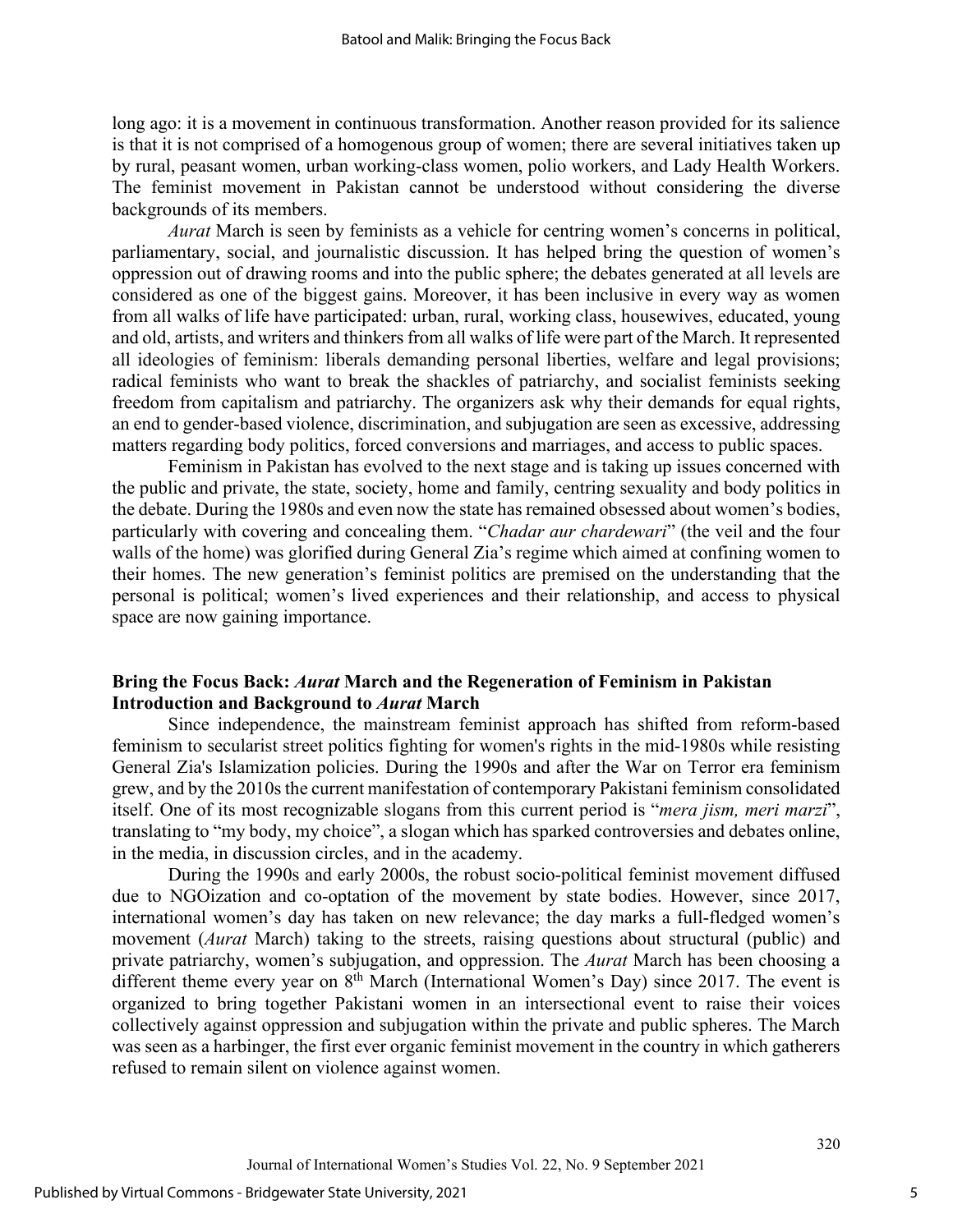The organizers of the *Aurat* March—feminists, human rights activists, and victims of online trolling—determined that a vibrant feminist movement is essential for changing the status quo, which is characterised by patriarchy and its performativity, social injustice, and inequality. Every annual *Aurat* March in Pakistan is followed by severe backlash from the religious right. The conservative segments of society reiterate that it is a 'western agenda' that endangers men, allowing them to raise 'what about men' questions.

The *Aurat* March is significant in many ways. First, it is an organic and inclusive event organized every year by diverse groups of women, men, and trans-people from all walks of life, mainly in four major cities, i.e., Karachi, Lahore, Islamabad, and Faisalabad. Second, the March receives unprecedented backlash every year from several segments of society, ranging from politicians, religious scholars, actors, and even some rights activists and veteran feminists. This backlash is laced with unusual ferocity because the women hold posters and placards containing slogans with sexual connotations. The critics of the March say that women's self-expression is vile, immoral, and against Pakistani culture, values, traditions, and religion. Third, soon after the March, its women organizers start receiving threats of violence, rape, and even death. A parliamentarian of the ruling party urged the government to initiate an inquiry against the March organizers to find out who was behind the movement to hold them responsible for exercising their constitutional rights. Another lawmaker from Sindh filed a complaint against the organizers for promoting vulgarity. The Khyber Pakhtunkhwa Assembly went a step ahead and passed a unanimous resolution against *Aurat* March and condemned the "shameless and un-Islamic" slogans, placards, and demands of the procession.

Some of the most notorious slogans of the March were: "*Mera Jism Meri Marzi"* (My body my choice), *Khana khud garm karo* (heat up the food yourself), "Keep your dick pics to yourself", *"Mein awaara, Mein baddchalan" (*I loiter, I'm characterless)*, "Divorced and happy"* and "*Anything you can do, I do while bleeding"* etc.

Additionally, *Aurat* March seeks to provide an alternative to the prevailing liberal feminist discourse, characteristic of previous eras of state and NGO co-opted activism, by explicitly including questions of class, imperialism, and widespread oppression of the weak by the powerful under the mantle of "women's issues". Another objective is to bring a new feminist agenda and narrative into the mainstream. While describing the Aurat March, feminists were divided into liberal progressive and socialist feminist groups. Both factions agreed that body politics is the need of the time and is essential for furthering women's issues.

The organizers also viewed it as an interclass organic feminist movement, with women from different social and economic classes actively participating. They acknowledged that although many of the organizing committee members were from the middle and upper classes, there were many others from diverse backgrounds whose contributions were imperative. The March was also attended by students from marginalized areas, women from Katchi Abadis (informal settlements, slums), women doing minority work, and women representing labour unions, and trans-activists. There was also diversity across religions, genders, and ethnicity. The March was deemed inclusive and embraced everyone who was progressive and wished to contribute to the feminist movement in Pakistan. They see *Aurat* March as a potential platform to bring more long-lasting and transformative change for the many who can't even think of raising their voices.

The organizers claim that the current wave of feminism, of which the *Aurat* March is a crucial focal point, differs from previous movements because it functions without compulsions, obligations, or the need for patronage from the state or other influential groups. To them, this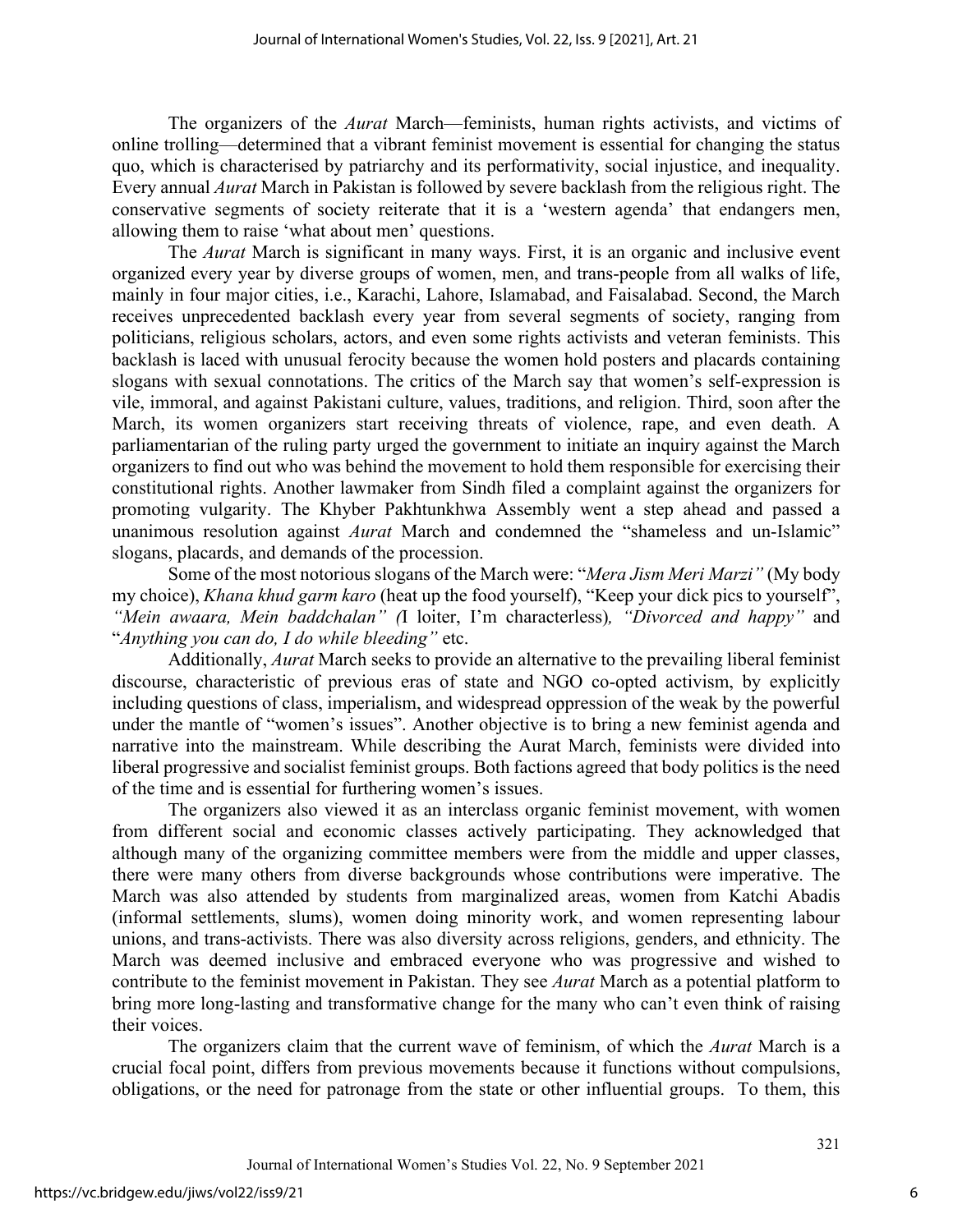movement is radically different from the earlier women's movements because it is organic; it spurred from within and was not led by any single organization, and it did not push any specific political ideology. They emphasise when the movements are independent of any pressures or patronage, they are better poised to present their own narrative more freely. Secondly, the March does not demand concessions from the state; it challenges all the oppressive structures and ideologies which need the attention from the whole of society.

Gender-based discrimination, violence against women, and physical and sexual abuse are rampant in the country. Pakistan is lagging on almost all economic and human development indicators and has been ranked as the 3rd to last country on the Gender Development Index (GDI) and the 6th most dangerous place for women in the world. In this context, *Aurat* March 2019 was considered by feminists as a historical moment. It was the first time that women openly brought up issues regarding sexuality, sexual and reproductive health, consent, marriage and divorce, and the body in the public sphere. These topics have traditionally been silenced and relegated to the private sphere, with women deeply impacted by sexual violence and harassment burdened with fear and insecurity. The 2019 March broke taboos by enabling women to address issues that they face every day in the vicinity of their homes, in the markets, at work, and in public without fear or shame. Posters and placards referring to reproductive health and menstruation, to those demanding the shutting down of unsolicited content online, brought issues pushed into the realm of the private to the streets.

#### **Backlash against** *Aurat* **March**

*Aurat* March was revolutionary in how vocal it was; slogans were chanted about the violence against women and demands for an end to the abuse. The opponents wasted no time in explaining how women's agency could not exist in Pakistani culture as Pakistani values, traditions, and religion are premised on women's silence. Feminists and activists gave their views on why the *Aurat* March received exceptionally aggressive and violent reactions from so many people. According to Kishwar Naheed, a poet and activist said, the reason behind the backlash against Aurat March can be summed up in one line: "Why the women went ahead of time."

Feminists believe the Aurat March has garnered such a strong response because of the many ways in which it differs from the movement in previous eras. For the first time, instead of limiting their demands to specific reforms or concessions, they used the March to address their experiences in society, bringing up notions of sexuality and body autonomy in the public, an issue seldom discussed previously. The March served to critique the systems underpinning society as a whole, as opposed to specific policies, which hit close to home as activists highlighted men's complicity towards women's sexual subservience, even in cases where men are allies, revealing instances of benign sexism. Unearthing deep systemic issues created a shift in the narrative surrounding women's demands; it positioned all members of society as complicit in women's subjugation. With the critique aimed at society as whole, backlash has rebounded from multiple segments that feel under attack.

Another reason for the backlash is the crucial shift in the narrative in this third wave which has repositioned women as agents and not victims. The *Aurat* March has been a deeply assertive movement: women aim to reclaim public space, power, and their rights by taking to the streets, as opposed to asking for them. Organisers of the March suggest that when a woman asserts herself, there is always a strong reaction from society, citing examples of Malala or Mukhtran Mai. When women adopt "victim-mode", society is more receptive as this is a more palatable role. When a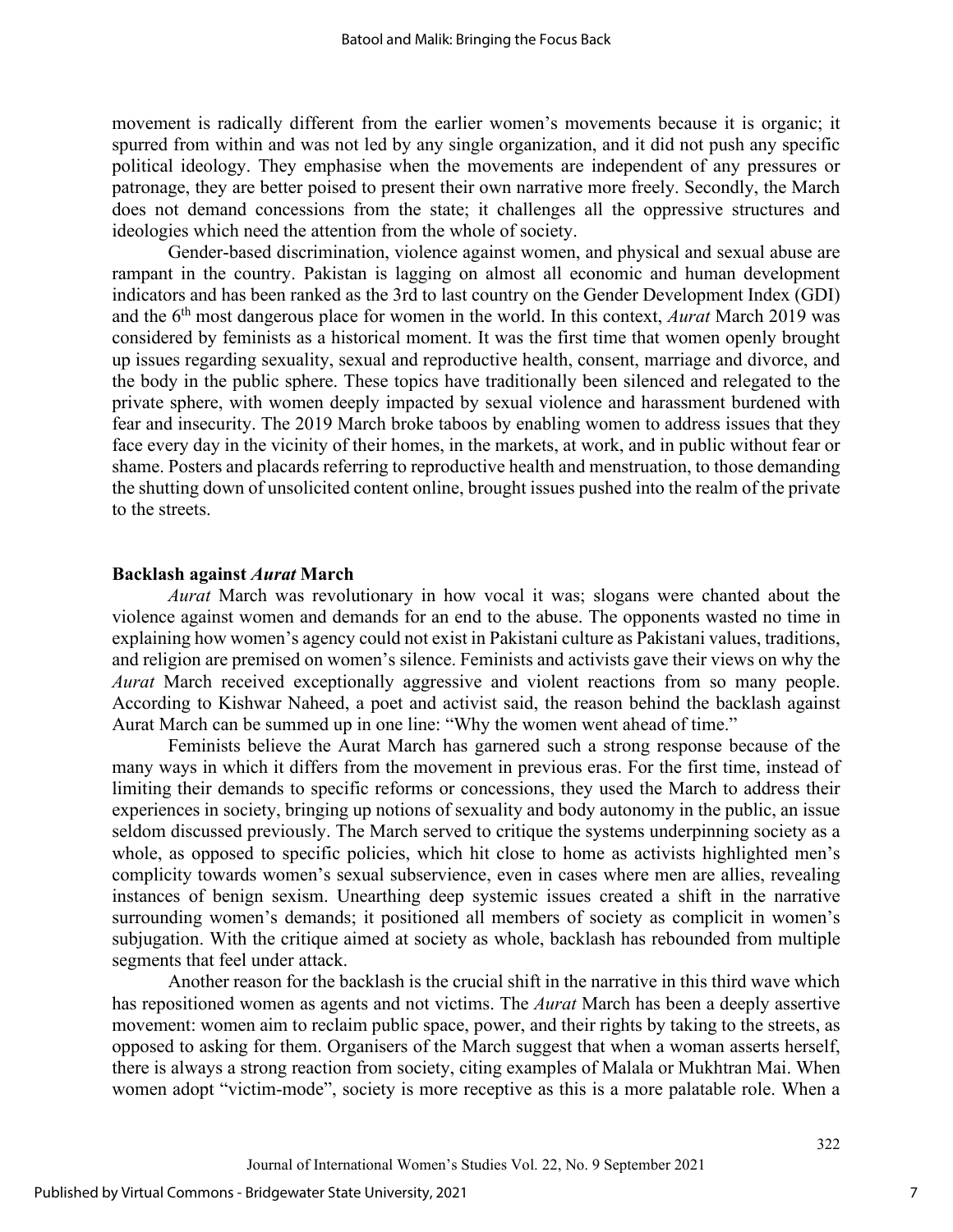woman challenges the atrocities she faces or registers a FIR and comes out in the public, then she is torn apart, as she is considered a threat to the system.

In Pakistani society, a woman is considered the property of man, is identified in relation to a man, and her sexuality is subordinate to his. A woman cannot claim her sexuality and bodily autonomy independent of her relationship with a man. Another reason for the magnitude of the backlash against the March is due the to the "Mera Jism Meri Marzi" chant, which translates to "my body, my choice". This demand for control over one's sexuality and reproductive health threatens the family system which is a core organizational pillar in Pakistani society. The 'paradigm of control' gets threatened when women assert "I belong to myself" ; relinquishing identifying oneself with relation to man not only threatens the family system but also questions the role men play in society as caretakers, custodians, and breadwinners. The feminist awakening has provided women with many new avenues for expression and self-identification but threatens the roles that men, and in some cases women, traditionally play in society. The vitriol that assertions of bodily autonomy and expressions of independent sexuality garner, can then said to stem from the fear of losing one's place in society.

> "When women express their sexuality, or talk about autonomy of their body, the pro status quo forces get insecure, because the hierarchy of the status quo is built on the subservience of women, and people are programmed to react strongly when this hierarchy is challenged." Fouzia Saeed said conclusively in the interview with researchers.

The victims of online trolling and threats say that their resolve has only strengthened. They are more committed than ever before to body politics and want to break the taboo surrounding women's sexuality.

The organizers of the Aurat March have also termed "the March" as the third wave of feminism in Pakistan. It was

the first time that women from all segments of society joined to air grievances stemming from their specific experiences living under patriarchal conditions; and the reaction of this scale was generated because women addressed problems in the system by pointing to daily microaggressions and instances of sexism. They addressed the system by pointing to daily instances that occur in the lives of women from all backgrounds, linking the specific to the universal. This method, while successfully pointing towards systemic causes, also seems to challenge individual perpetrators at a personal level. Organisers have often been asked about the appropriateness and exigency of slogans used in the March such as 'Khana khud garm karo' (heat up your own food). These slogans are able to probe the division of labour at home and in the institution of the family; by connecting the universal to the specific, they addressed individuals and their relationship to the system at a personal level. They believe that feminism is the only political struggle which not only challenges the state as an abstract entity but also questions the immediate relations within the family

Afiya Sheharbano Zia is one of the few authors and academics who have produced work on women's sexuality and body politics in Pakistan. As a feminist and academic with over 25 years of contributions to the feminist movement, they saw the controversial slogans and placards as a sign of women becoming more politically active and aware, connecting their lived realities with the wider political sphere. The "Personal is Political" is being brought to the front and centre in Pakistan—a massive stride forward. Zia sees the backlash as inevitable, stating that: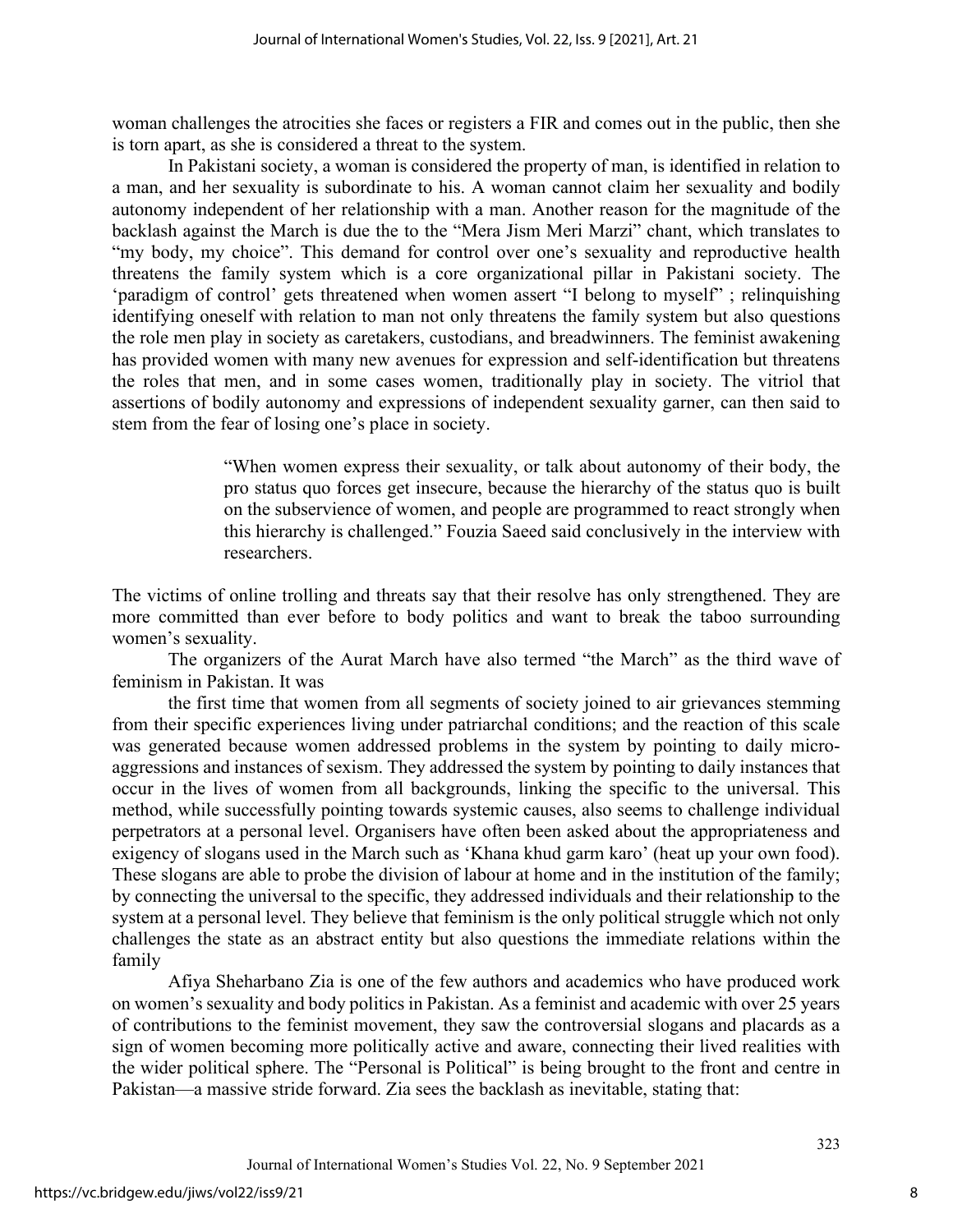"Aurat March became a threat because the slogans they chanted were thought to be a threat to the state. Small politics and large politics are terms of anthropology, politics with small P and politics with big P. The Aurat March may have been a small P but as old feminists, we insist that it must connect with the big P. The slogans chanted in the Aurat March were not mere slogans; those were the demands for equality and freedom from patriarchal subjugation. Through social and electronic media, it is inculcated into people that they should look at the slogans only superficially and not dig deep into politics behind these slogans. The agenda behind the politics of these slogans needs to be understood."

The organizers knew these slogans would attract backlash and false accusations, but they reject these allegations and ignore this backlash completely. Their stance remains that the March was premised on intersectionality entirely with organizers and attendees including both trans people and men. The female attendees came up with these slogans themselves, but the way in which they have been received by society has pointed to a severe lack of understanding of sexuality and the body in society, suggesting that there is a greater need for discussion on the topic to be normalized in healthy and accessible ways.

The organizers of the March who faced severe online backlash resolved to continue their struggle and they believe that their movement can't be silenced by scaring them. However, to counter these attacks they approached multiple sources for their protection and support due to the more atrocious reactions from several factions of society. The police were informed, and the organizers even sought support from progressive politicians and parliamentarians. Some young organizers contacted Bilawal Bhutto (Chairman of Pakistan People's Party) to seek support and bring his attention to the resolution against Aurat March which was tabled by the PPP's woman parliamentarian—Nighat Orakzai—in KP Assembly. The Assembly passed a unanimous resolution against what they deemed "shameless and un-Islamic" slogans, placards, and demands raised at Women's Day marches in major cities across the country. However, Bilawal Bhutto issued a statement in support of *Aurat* March and sought explanation from Nighat Orkzai and also reprimanded her for going against the party's policy. Although the *Aurat* March has received a great amount of backlash due to the approaches they have taken, the backlash has enabled conversations with these centres of power. Organizers believe that their continued efforts, despite this criticism, will help carry the movement forward.

To summarize, the third wave of feminism, of which the *Aurat* March is a crux has garnered backlash and violent criticism for several reasons: it addresses systemic issues in society as opposed a singular state policy, urging for deep structural changes in society. In addition to this, by bringing bodily autonomy and female sexuality to the forefront it threatens the power of certain crucial institutions and renders individual roles irrelevant. The March is also seen as a threat because of its assertive nature, viewing women as agents and not victims, and its diverse memberbase manages to target every individual's personal relationship to a system that subjugates women. Despite the amount of backlash, the movement continues to work towards addressing these issues, with the criticism revealing what needs to be worked upon, and how the movement can strategize and evolve.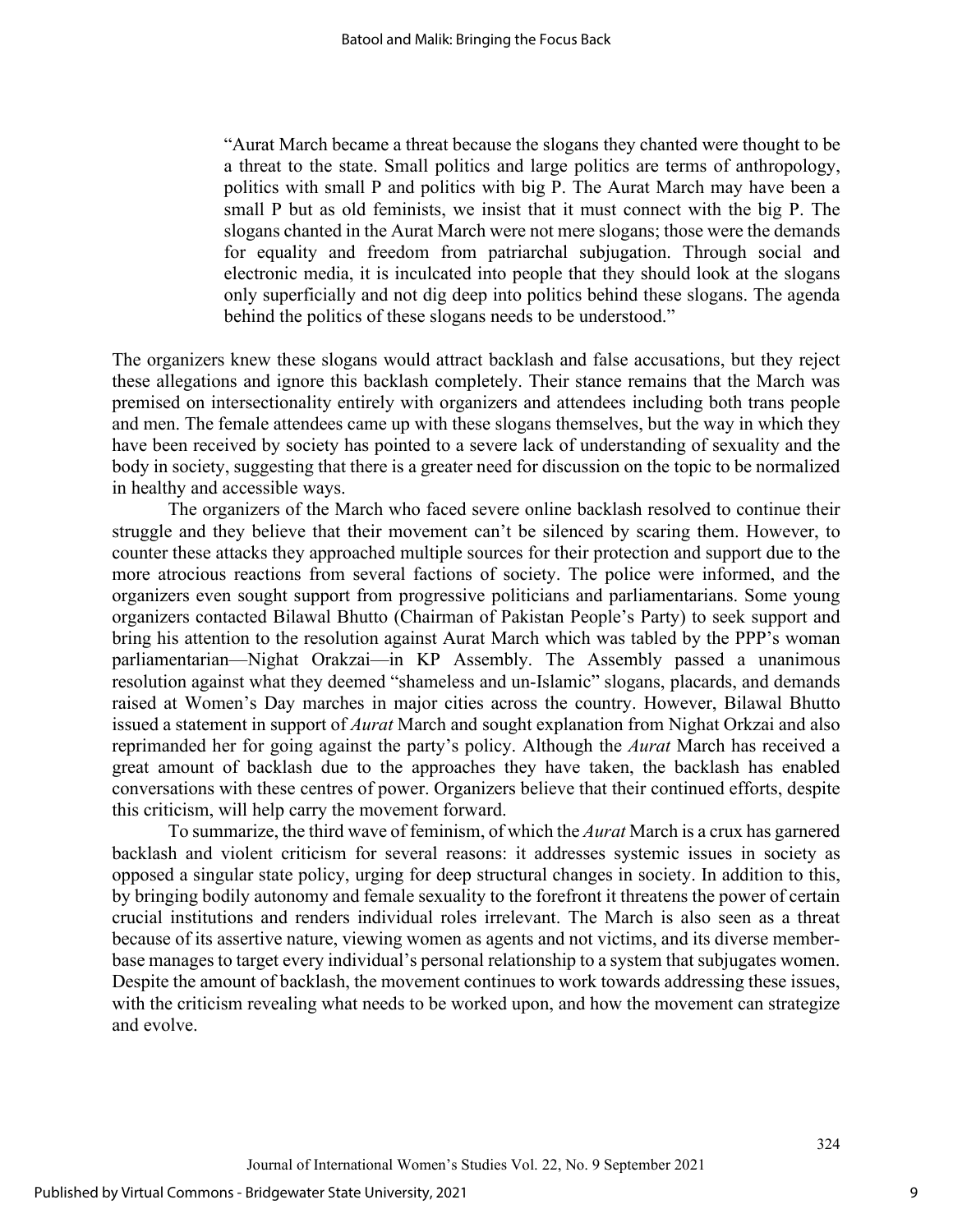#### **Conversation with Religious Right about** *Aurat* **March and Feminism**

Despite the *Aurat* March facing vehement opposition from all segments of society, the most blatant and vocal comes from the religious right. Men and women from the religious right viewed the *Aurat* March from a religious standpoint and deemed it antithetical to the religious and social values of the Islamic Republic of Pakistan. When Dr. Farhat Hashmi was contacted—the Canada based founder of Al-Huda, an organization which runs religious schools and seminaries—she refused to participate in the research. Her organization explained why they do not believe in feminism and do not support any activities related to *Aurat* March:

> "We have studied your questionnaire and we feel that Al-Huda International is an educational and welfare organization and does not have an expertise in responding to such matters. We as a nation are citizens of the Islamic Republic of Pakistan and our actions as a nation should embody Islamic morals and values. Allah (s.w.t) has specified roles of men and women in the Quran and Prophet Muhammad (s.a.w) has explained and guided regarding every matter in detail. We need to implement the divine laws in our lives as individuals and collectively as a nation. A Muslim woman has been given a very dignified role in the society as a daughter, wife and mother and we need to study and implement it in our lives to be successful in this world and in the Hereafter."

Most men and women from the religious right interviewed for this research analysed feminism and the most recent *Aurat* March (2019) through a similar religious framework. The consensus among them was that the slogans chanted in the March were vile, immodest, and against Islamic and Pakistani cultural values. The Council of Islamic Ideology (CII) chairman stressed that there is a dire need to examine these slogans and see if Islamic and family values are on the verge of collapse. The chairman held a special meeting at CII to review the situation. He could not understand why women spoke of sexuality in the public and claimed that the family institution and social fabric was in crisis.

The chairman CII considered *Aurat* March as an elitist intervention, not grounded in the grassroots. He stated that issues raised in the *Aurat* March are not the issues of most women of Pakistan. According to him, the slogans such as "look for your own socks", "heat up the food", and "I will warm your bed", are worrisome and require CII's attention as they point to the deterioration of the family system, relationships between men and women, and husbands and wives. The slogan "My body my choice", should not be looked at in isolation but needs to be studied in the context of deterioration of a value system and considered the demand a call for free consensual sex outside of marriage.

A female Dean of a public university refused to be interviewed, expressing her dismay at why supervisors at universities allow their students to undertake research on issues that are culturally and religiously inappropriate. Ironically, women from the religious right showed more resistance to discuss the issue than their male counterparts. This shows that women are perhaps a step ahead in accepting and internalizing their secondary role in the society, and reinforces the idea that the lack of identification vis-à-vis men and prescribed gender roles which the March calls for, threatens women as well as men.

The former Nazim of Jamiat Talaba-e-Islam and member of Jamat-e-Islami disapproved of *Aurat* March and contended that slogans raised by a "few shameless women" do not represent women living in an Islamic society. He urged the government to investigate the immodest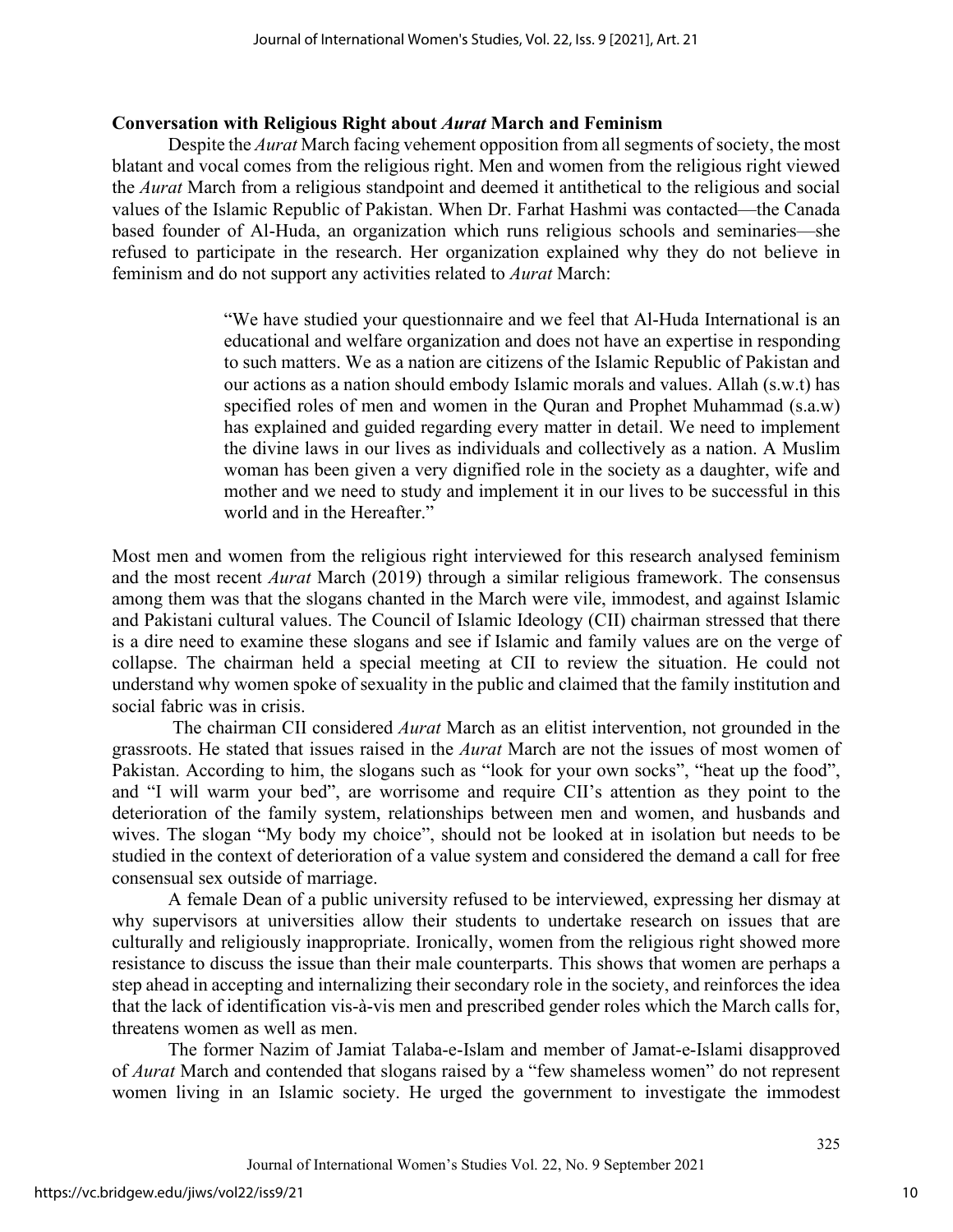behaviour of women exhibited at the March, stating that the March is backed by a "western agenda" and ought to be exposed. Elaborating on the *Aurat* March's agenda, he considered the movement a conspiracy to damage Islam and the country's ideological foundations, alongside Pakistani cultural values. He stressed that if women become immoral and immodest, it is the duty of the men in society to correct their behaviour.

Another respondent from this group found it inappropriate for women to chant such slogans and voiced their disapproval of it by saying that no decent society would endorse these, that it would be immoral conduct irrespective of gender. According to them, slogans such as 'my body, my choice' are a natural outcome of the secular education which is inherited from the British and French colonialism.

One of the right-wing respondents, a former Vice Chancellor of Islamic International University, Islamabad, believed *Aurat* March to be an unfortunate outcome of colonization which has transformed the nation from family-centred to self-centred. According to him, "Islam gives us a sense of belonging to family and society. Positivist secular western paradigm reduces us to "individuals". He opined that people have become not only self-centred, but materialistic; they are deprived of human compassion, love, cordiality, sacrifice, service, and empathy; I-ness and myness takes over we-ness and togetherness. In his view, capitalism and materialism have given society the gift of individualism and consequently people are able to talk in terms of "my body, my car, my refrigerator, my life, and my personal time".

The respondents acknowledged that the Quran has very clearly stated that believers have to observe ethical conduct regardless of gender. It does not say that only women have to be observant, while men can be as licentious as possible; it asks both to act ethically. It recognizes the presence of sexual attraction, while recognizing the centrality of family: adhering to the Quran's code of conduct for sexual relationships between man and wife is part of piety. Members of the religious right that were surveyed acknowledge the need for discussions on sex, depending on the context. The where and how these discussions take place is of great importance, with Islam permitting them to approach these subjects but with appropriate decorum dictated by the Quran of Hadith, using language which is not "provocative" or "obscene", in closed quarters.

Additionally, they believe that it is unethical for two individuals to think as separate individuals after making a public contract in the form of a marriage. Islam bestows freedom of will upon everyone, however, after a contractual arrangement has been made between two persons as husband and wife, it becomes a matter of mutual understanding, trust, sacrifice, love, compassion, and togetherness. They don't remain just two individuals, after getting married but become a single family unit. Therefore, the idea of 'my body my choice' undermines the sanctity of marriage. It is an imported concept from the capitalist-positivist societies.

The religious right considers feminism western propaganda, a conspiracy against values, traditions, and Islamic beliefs because of its liberal and secular ideas about women's rights, equality, oppression, and subjugation. It is often termed as Bad or Hyper Feminism. The religious right—including Islamic feminists (if any)—insist on a religious framework to determine the strategy, demands, and decorum of a movement asking for women's rights. As such, its ideas of women's rights exist within the Islamic moral values which are derived from the source, i.e., the Quran and Sunnah. This section of society looks at feminism as a foreign ideology touted by a club of promiscuous misandrists, and finds it alien, irrelevant, and a threat to Islamic or Pakistani society.

An almost unanimous claim from the right wing remains that Feminism in Pakistan is an elitist movement started by elitist women. They believe the entire concept of feminist movement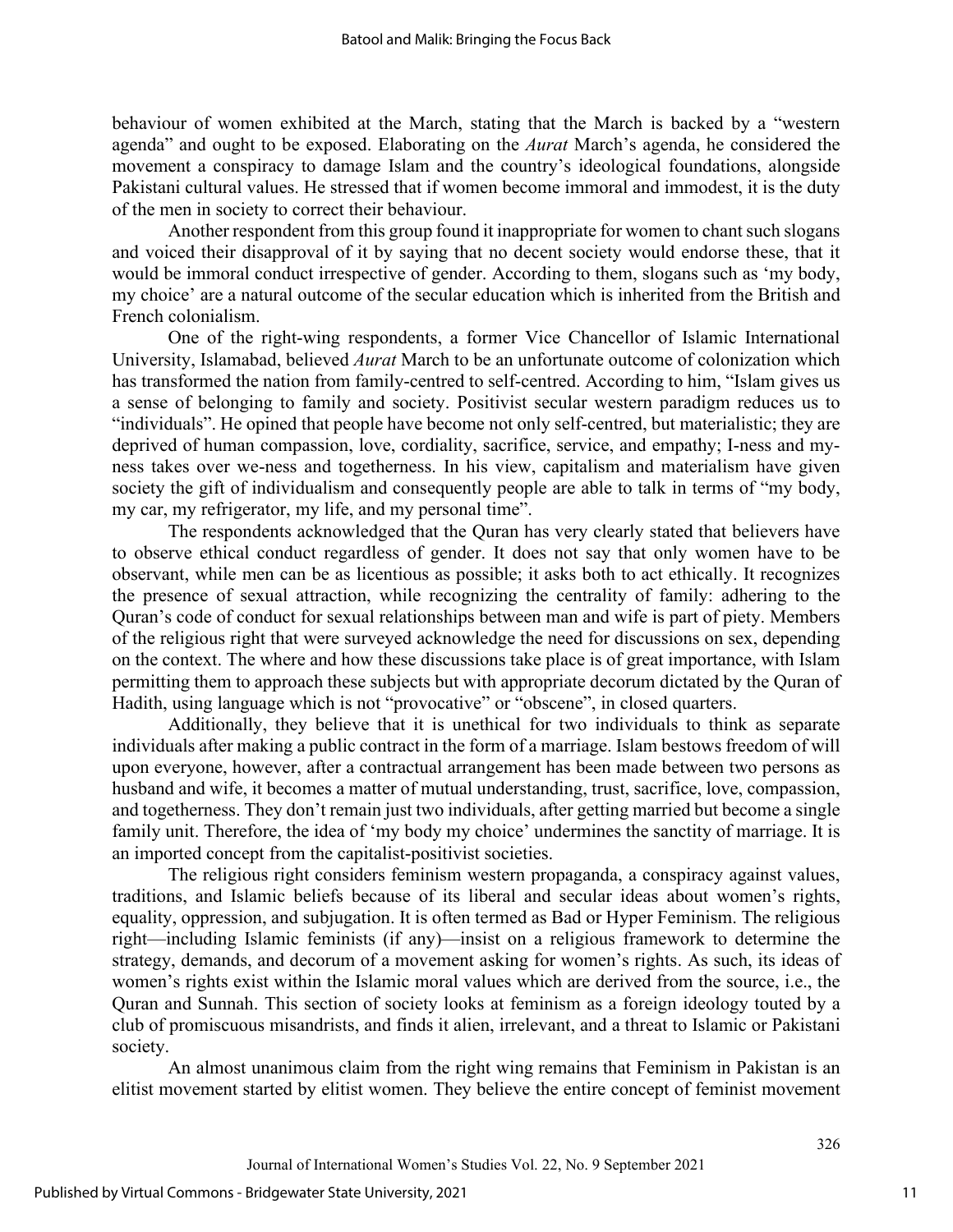is misleading in the context of Pakistan due to the nature of the problems Pakistan faces. The movement is frequently criticised for not addressing or involving the problems of Pakistan's "poor, underprivileged, uneducated" women; their emancipation should be a priority for the movement according to the religious right. In addition to this, members of the religious right have agreed that men need to be sensitized toward women's needs, increasing awareness of rights accorded by Islam (i.e., inheritance rights). However, they view the feminist movement as one that consists solely of women belonging to affluent families whose demands are limited to wanting to wear revealing garments and move freely with no barriers of social and religious traditions and no effort to "uplift" women from lower socio-economic backgrounds.

Additionally, they believe displays and discussions of sexuality are detrimental to the cause. They think feminism in Pakistan or elsewhere in the world does not bring freedom or respect to women but is responsible for the exploitation of women's sexuality which is the outcome of the "unbridled liberties" it stands for. The terms sexuality or reproductive health, for them, evoke images of a society where pornography, night clubs, dancing, and other "immoral" acts are normalized. They believe these to be disrespectful and view these freedoms as counterproductive and servicing to men.

Respondents from the religious right countered liberal and secular feminism by arguing that feminism is not a popular movement even in western societies and use critiques of the movement by sociologists and anthropologists to support their ideas. The idea that the feminist movement emerged in the West, and anti-feminist movements emerged in response in Europe and America is often cited to discredit the movement.

The respondents from religious right insist that feminism is relevant in westerns societies but not in societies like Pakistan:

> "I believe that in societies which follow a European society model, the emergence of feminism was a natural phenomenon. But in societies where that cultural, epistemic, historical background does not exist, feminism is something that is external and which cannot gel with the culture and society. Unfortunately, it's not only your topic. Most of the young MS or PhD scholars come up with findings that are then studied, analysed and concluded in a paradigm which is very suitable for an empiricist environment, where empirical reality is the only reality; there is no room for any ethical moral, cultural values." Dr Anis the vice chancellor of Riphah University expressed.

One of the respondents from the religious right emphasised that social issues are non-binary issues whereas Islam addresses society as a whole: it does not divide people into men and women. According to the respondent, feminists are obsessed with gender slogans, while male chauvinists are obsessed with male superiority; he considered both as wrong and expressed that Islamic culture and faith does not allow such movements because Islamic justice is not simply for women or men. It is for the whole of humanity and different paradigms are needed to address issues of different cultures.

There was a consensus among the research participants from the religious right that feminism is an implant and a foreign idea. Many vocal opponents of feminism and *Aurat* March declined to be part of the research after knowing the topic of research.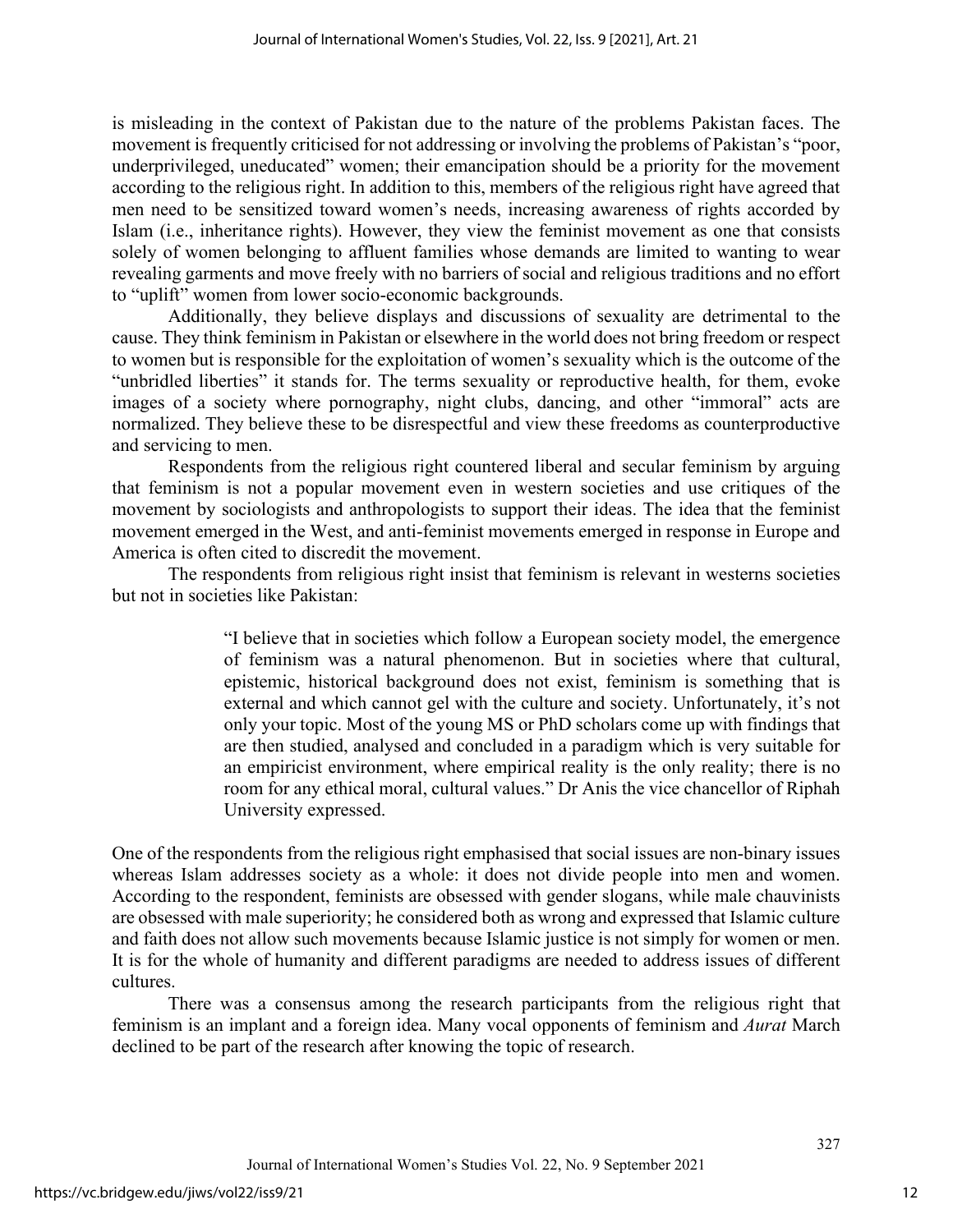#### **Conclusion**

*Aurat* March 2019 created a moral panic in Pakistan, sparked by marchers holding posters and placards with slogans such as *Mera Jism Meri Marzi*, *Happily Divorced, Khana Khud Garm Karo, Bister Main Garm Kar Doon Gi* and *main Awara Main Bad Chalan* etc. Feminists and young organizers of the *Aurat* March received death and rape threats in a tidal wave of massive harassment and trolling online, facing intense backlash from all groups in society, in both print and electronic media. The slogans were considered provocative, obscene, and immoral; they were seen as an insult to Pakistani religious and cultural values. However, the feminists maintained that these placards exposed the inherent fragility of patriarchal structures and opened avenues for a new wave of feminism which finally raised issues of sexual violence, the division of labour, and oppression at the hands of their immediate relations. They consider the reaction a manifestation of the growing intolerance in a society that is still operating based on outdated patriarchal values and which systemically oppresses women. These slogans were embedded in the lived realities of women, and by focusing on the specific, drew to attention to the universal, resulting in an allaround critique of structural inequalities in society.

Critiques from the very same irate society frequently analyse important issues such as women's rights, violence against women, sexual harassment, abuse, and access to publics space voyeuristically. For instance, the slogan '*Mera Jism Meri Marzi'* triggered a morality debate in the country because women's bodies are seen as inherently sexual objects, regardless of age, location, dress code, etc. The slogan was used by several feminists to show the autonomy and protection from unwarranted advances women championed, celebrating women's agency. But the interpretation was distorted; the choice made by the opponents in interpreting the slogan revealed more about their biases and tensions in society regarding sexuality. Women are viewed in this scheme according to the Madonna-Whore complex: either the female body is sexualized and seen as inherently sinful or as a sacred (as is the case with mothers). This includes any talk of reproductive health or rights, because these are considered inherently sexual for women. The oscillation between guilt and shame from the blurring of the binary caused an explosion of rage.

The all-around unprecedented moral panic and violent reaction reinforces the argument that *Aurat* March has managed to strike precisely at deep-seated insecurities and critical fissures in society, revealing and making structural issues clear to the public. Through the *Aurat* March, Pakistani feminism has been regenerated, picking up from where its predecessors left off in the 1980s. It can be argued that the March is the descendant of the WAF protests and will be remembered accordingly by historians. The March represents a third wave of feminism with its most pressing concerns located in the body, in sexuality, and in challenging private and structural patriarchy. It differs from previous eras because of its focus on intersectionality, grassroots activism, and its assertive nature that focuses on society and each individual's role in the structure as opposed to making specific demands from specific actors.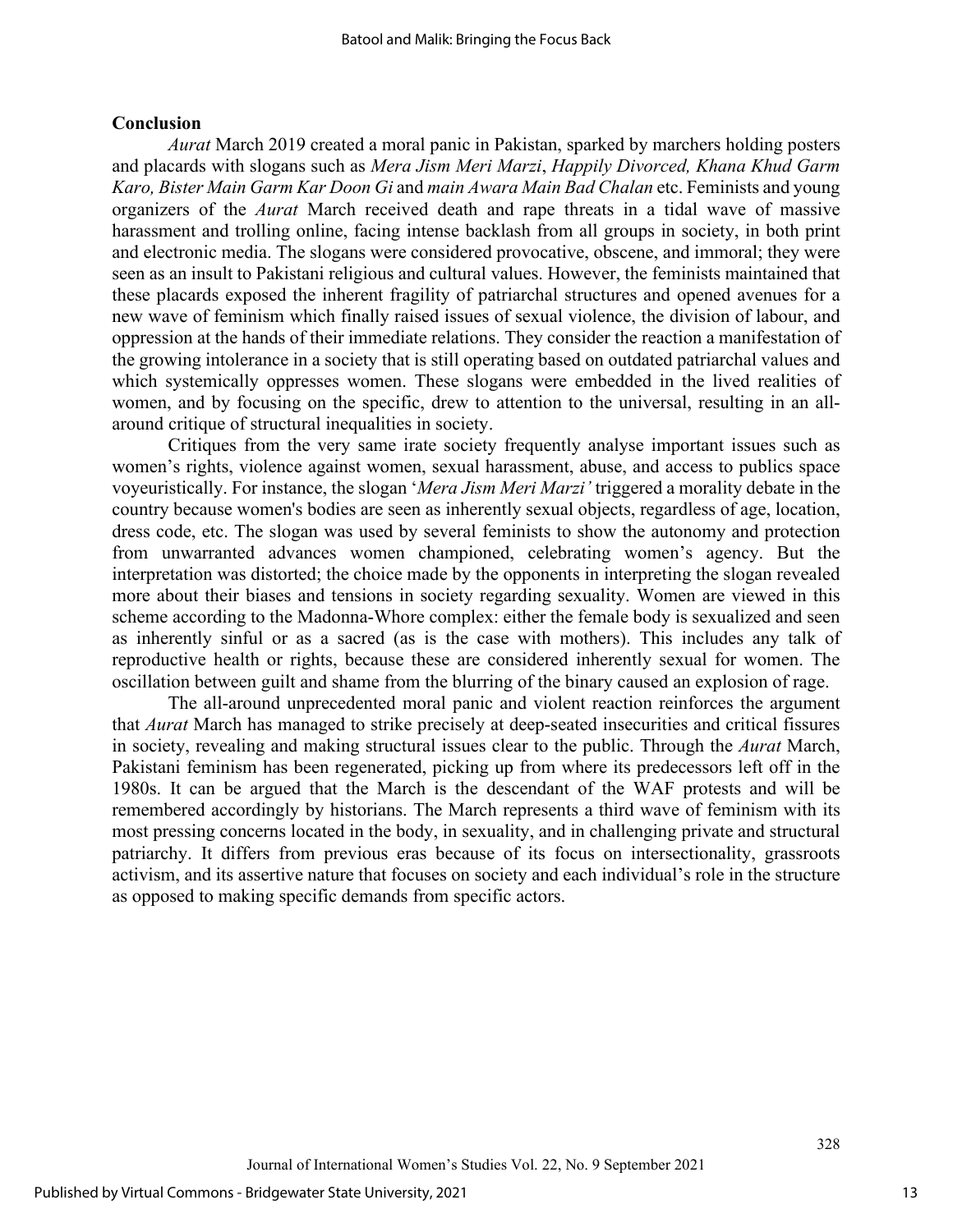#### **References**

- Asia, H. R. (2004, June 03). *http://www.humanrights.asia/resources/journalsmagazines/article2/vol-03-no-03-june-2004/women-and-religious-minorities-under-thehudood-laws-in-pakistan/*. Retrieved from Human Rights Commision Asia: http://www.humanrights.asia.
- Badran, M. (2011). From Islamic Feminism to a Muslim Holistic Feminism. *IDS Bulletin*, 77-87.
- Bari, S. G. (2001). The Power Configrations in Public and Private Arenas: The Women's Movement's Response. In A. M. Gilani, *Power and Civil Society in Pakistan* (p. 76). Karachi: Oxford University Press.
- Chesler, P., & Hughes, D. (2004). Feminism in the 21st century. *Academia*, B07.
- Fischer, N. L. (2011). Purity and Pollution. In N. L. Steven Seidman, *Introducing the New Sexuality Studies* (p. 592). London: Routledge.
- Harari, Y. N. (2018). *21 lessons for the 21st century.* London: Penguin Random house.
- Harding, S. (2009). Standpoint Theories: Productively Controversial. *JSTOR*, 192-200.
- Isherwood, L. (1997). Body Politics: A Theological Issue? *SAGE*, 73-81.
- Jamal, A. (2013). *Jamaat e Islami Women in Pakistan: Vanguard of a New Modernity.* New York: Syracuse University Press.
- Khan, A. (2019, March 13). History of women's movements in Pakistan and where they're headed in the future. Karachi, Sindh, Pakistan.
- Khan, S. (2006). *Zina, Transnational Feminism, and the Moral Regulation of Pakistani Women.* Vancouver: UBC Press.
- Khan, S., & Kirmani, N. (2018). Moving Beyond the Binary: Gender-based Activism in Pakistan. *Feminist Dissent*, 151-191.
- Mummtaz, K. (2005). Advocacy for an End to Poverty, Inequality, and Insecurity: Feminist Social Movements in Pakistan. *JSTOR*, 63-69.
- Mumtaz, K., & Shaheed, F. (1987). *Two Steps Forward, One Step Back?* Lahore: Vanguard Books.
- Mushtaq, F. (2010). A Controversial Role Model for Pakistani Women. *South Asia Multidisciplinary Academic South Asia Multidisciplinary Academic*, 18.
- Richardson, D. (1997). *Feminism and Sexuality.* London: Palgrave.
- Rouse, S. (1984). *Women's Movements in Contemporary Pakistan: Results and Prospects.* Michigan State University.
- Rouse, S. (1988, July 01). Women's movement in Pakistan: State, Class, Gender. Lahore, Punjab, Pakistan. Retrieved from http://www.wluml.org/node/241.
- Rouse, S. (2006). *Gender, Nation, State in Pakistan: Shifting Body Politics.* Lahore: Vanguard Books.
- Rouse, S. (2006). *Shifting Body Politics.* Lahore: Vanguard Books.
- Rowland, R., & Klein, R. (1996). Radical feminism: History, politics, action. *Philpapers*, 9--36. Retrieved from https://philpapers.org/rec/ROWRFH.
- S. Zia, A. (2018). *Faith and Feminism: Religious Agency or Secular Autonomy.* Portland: Sussex Academic Press.
- Saigol, R. (2016). *Feminism and the Women's Movement in Pakistan.* Singapore: Friedrich-Ebert-Stiftung.
- Saigol, R. (2019, July 15). *https://herald.dawn.com/news/1398878*. Retrieved from Herald, Dawn: https://herald.dawn.com/news/1398878
- Seidman, S. (2003). *The Social Construction of Sexuality.* New York: W.W. Norton & Company.